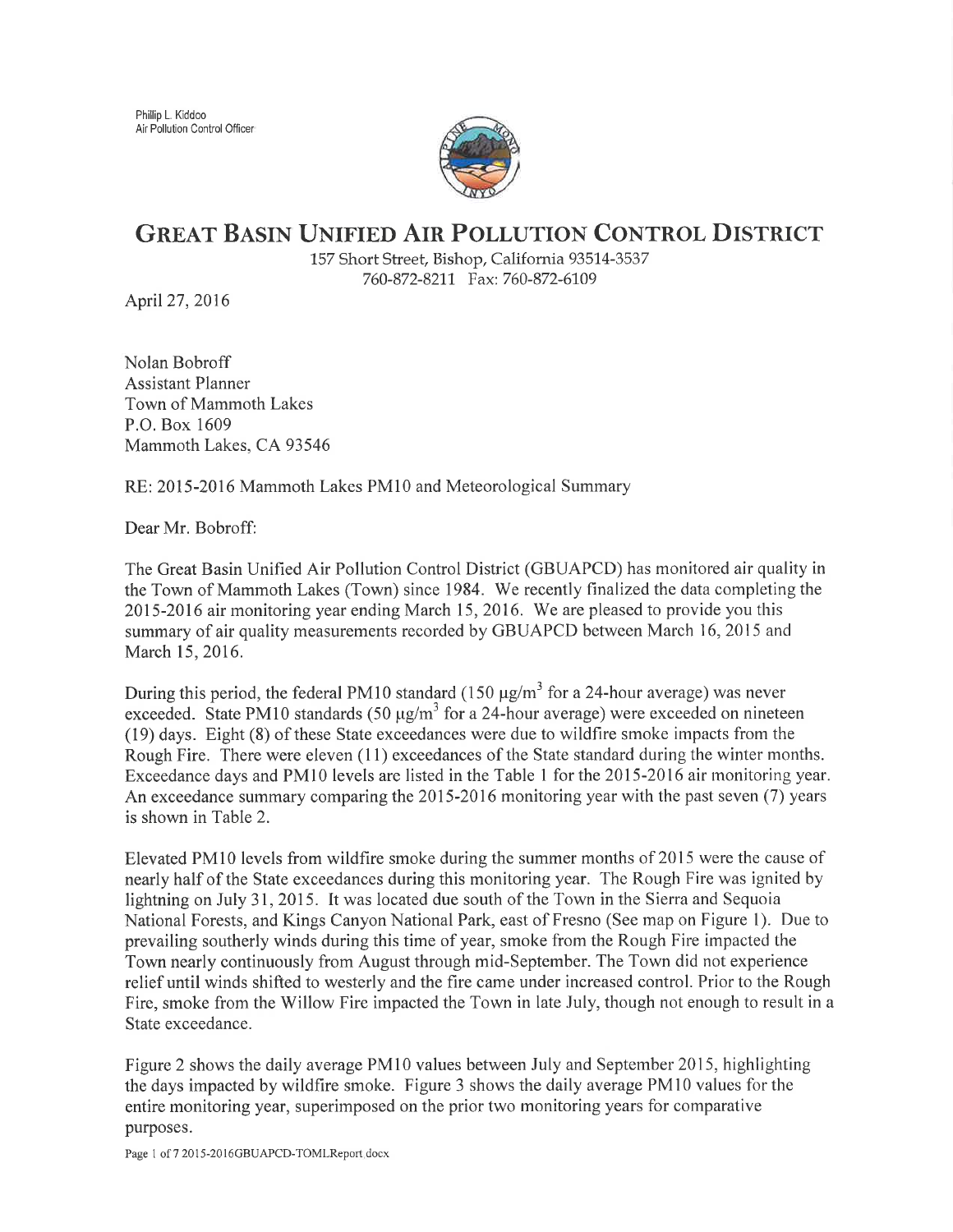The Rough Fire was the largest wildfire in California in 2015. At 151,623 acres, the fire ranks as the thirteenth  $(13<sup>th</sup>)$  largest fire in recorded in California. Figure 4 shows that historically, largescale wildfires in the Mammoth Lakes area have been relatively infrequent events, though the past three summers have been impacted by wildfire smoke. The figure shows the daily average PM10 during July-September for years since 1992. Prior to the Rough Fire in 2015, the Town was impacted by significant smoke from the French and King Fires in 2014, and the Aspen and Rim Fires in 2013. The figure indicates wildfire smoke has impacted the Town in nine (9) summers since 1992 and each of the past three (3) summers.

Please contact me with any questions you may have.

Thank you,

Phillip L. Kiddoo Air Pollution Control Officer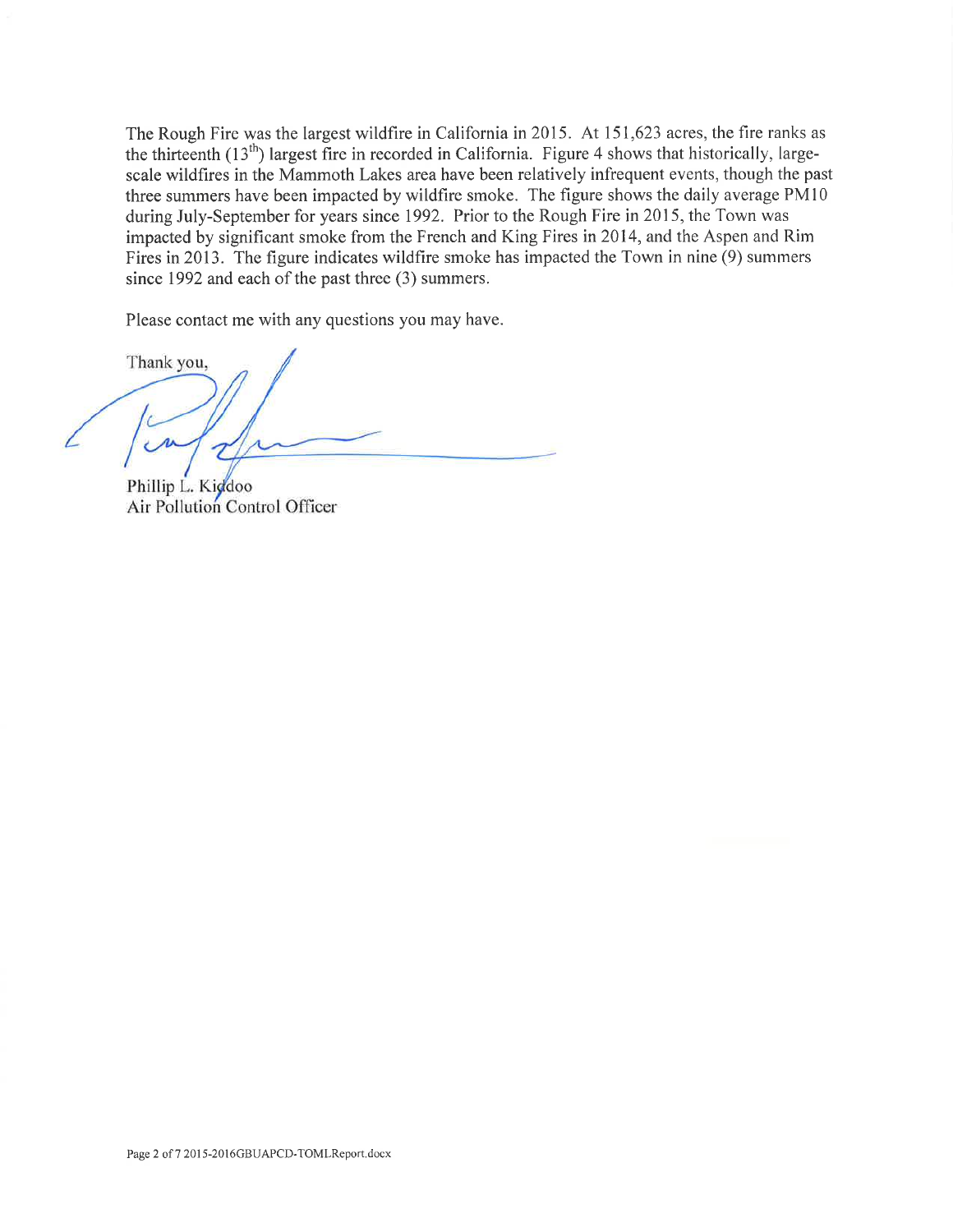| Date        | <b>PM10 Average</b><br>$(\mu$ g/m <sup>3</sup> ) |
|-------------|--------------------------------------------------|
| **8/11/2015 | 56                                               |
| **8/23/2015 | 57                                               |
| **8/24/2015 | 51                                               |
| **8/29/2015 | 60                                               |
| **9/2/2015  | 59                                               |
| **9/7/2015  | 85                                               |
| **9/12/2015 | 71                                               |
| **9/13/2015 | 75                                               |
| 12/2/2015   | 50                                               |
| 12/5/2015   | 62                                               |
| 1/1/2016    | 70                                               |
| 1/11/2016   | 66                                               |
| 1/21/2016   | 53                                               |
| 1/27/2016   | 58                                               |
| 2/4/2016    | 56                                               |
| 2/5/2016    | 63                                               |
| 2/6/2016    | 71                                               |
| 2/9/2016    | 58                                               |
| 2/10/2016   | 53                                               |
|             | **Denotes wildfire smoke.                        |

Table 1. Town of Mammoth Lakes State PM10 exceedances: March 16, 2015 - March 15, 2016.

Table 2. Comparison of Federal and State PM10 exceedances with the prior seven monitoring years.

| <b>Air Monitoring Year</b> | <b>Federal PM10</b><br><b>Exceedances (&gt;150</b><br>$\mu$ g/m <sup>3</sup> ) | <b>State PM10</b><br><b>Exceedances (&gt;50</b><br>$\overline{\mu g/m^3}$ |
|----------------------------|--------------------------------------------------------------------------------|---------------------------------------------------------------------------|
| 09-10                      | $\Omega$                                                                       | 25                                                                        |
| $10 - 11$                  | ი                                                                              | 33                                                                        |
| $11 - 12$                  | $\Omega$                                                                       | 5                                                                         |
| 12-13                      |                                                                                | 19                                                                        |
| $13 - 14$                  | $\overline{\phantom{a}}$                                                       | 15                                                                        |
| 14-15                      |                                                                                | 3                                                                         |
| 15-16                      | o                                                                              | 19                                                                        |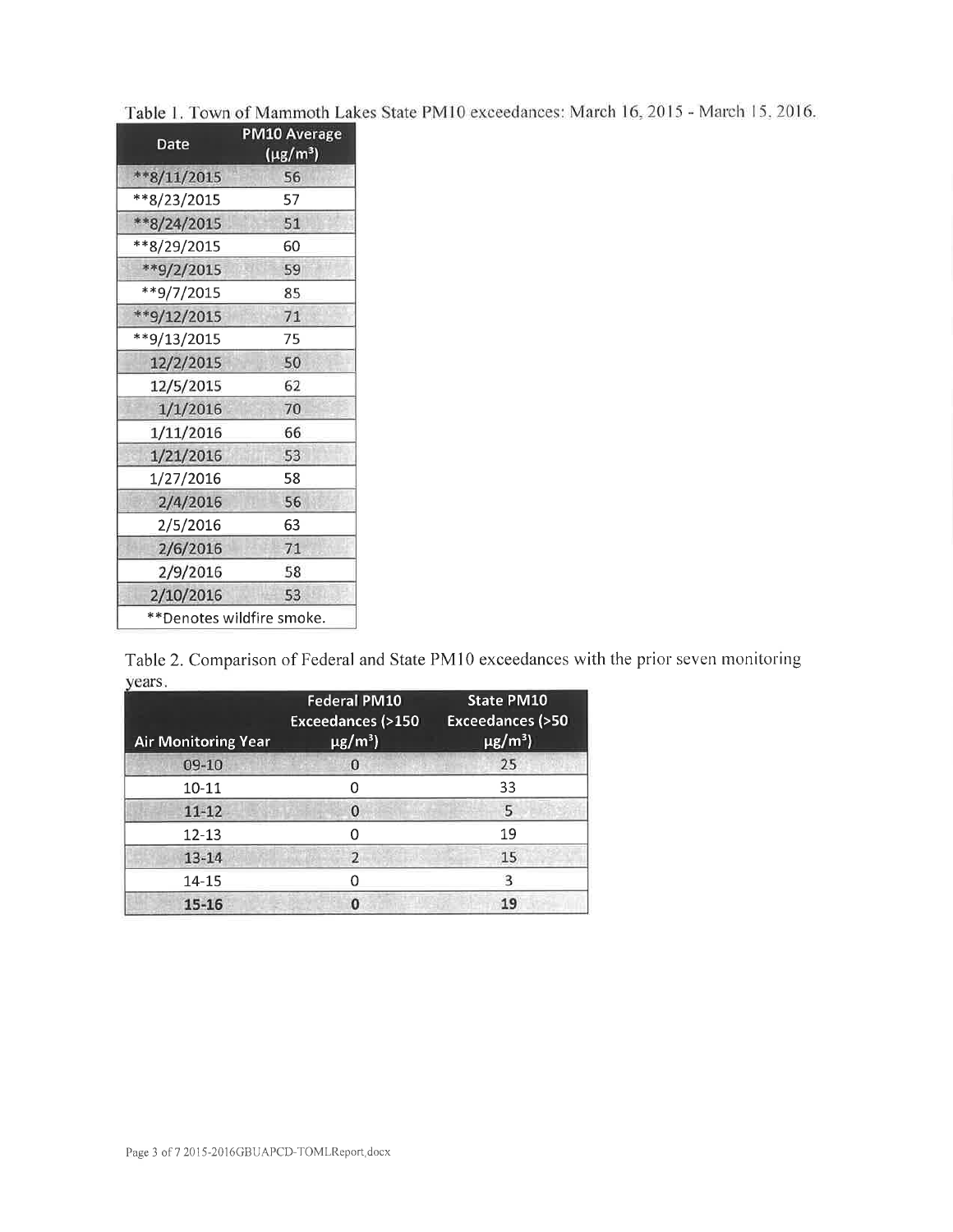

Figure 1. Location of the Rough Fire, after full containment in late Fall 2015.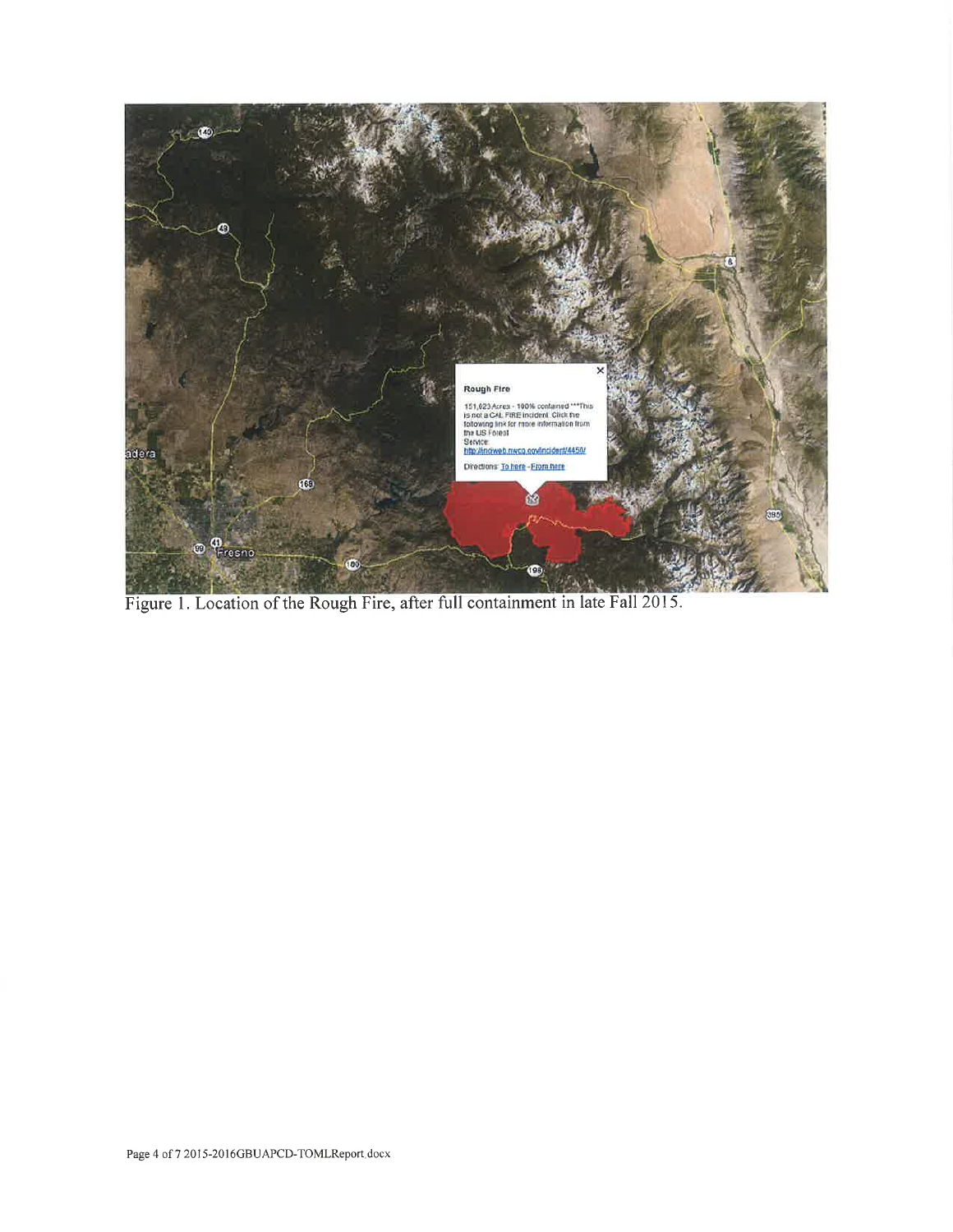

Figure 2: Summer 2015 Wildfire Smoke Impacts on the Town of Mammoth Lakes.

Page 5 of 7 2015-2016GBUAPCD-TOMLReport docx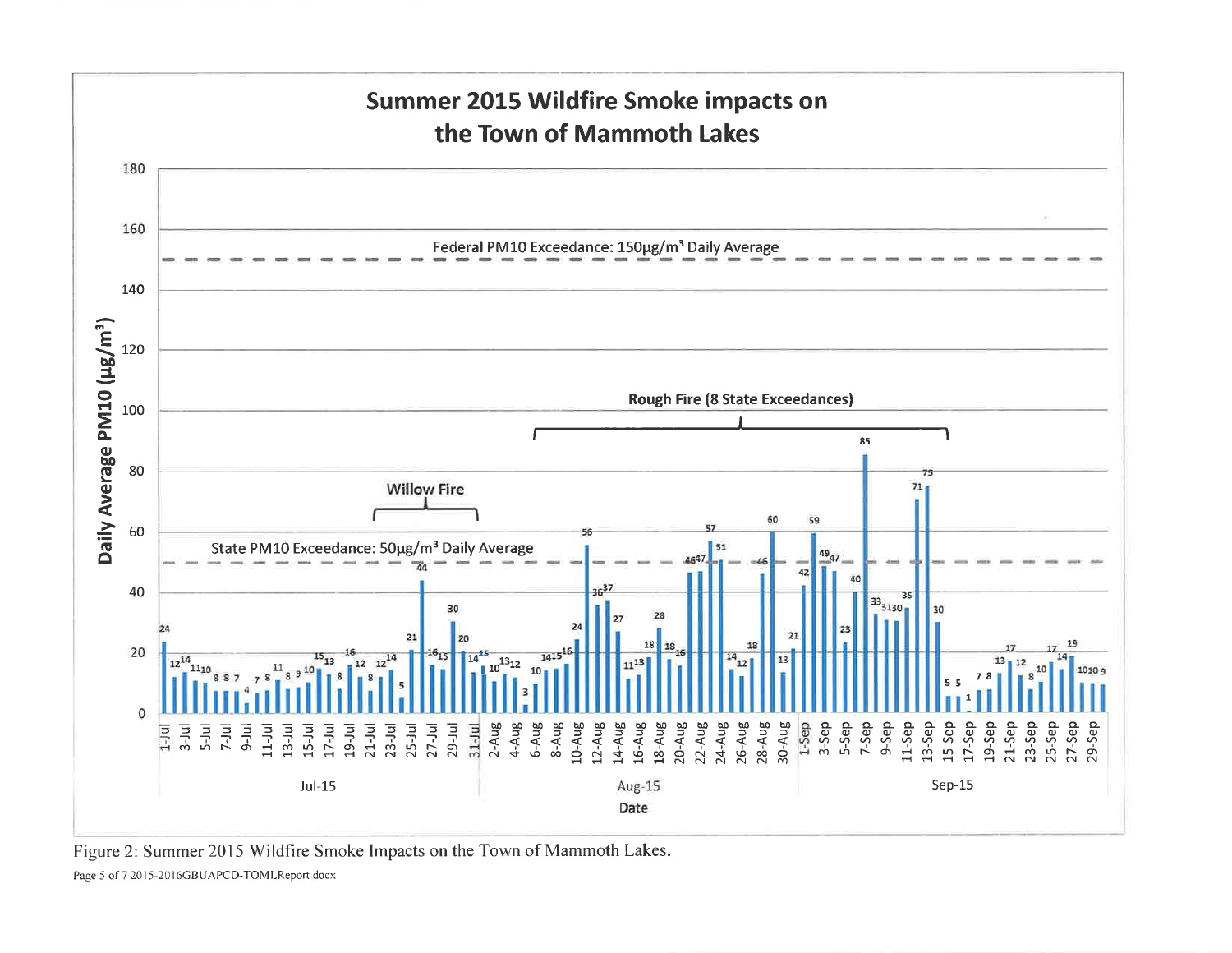

Figure 3: Town of Mammoth Lakes - PM10, March 16, 2015 - March 15, 2016. Page 6 of 7 2015-2016GBUAPCD-TOMLReport docx